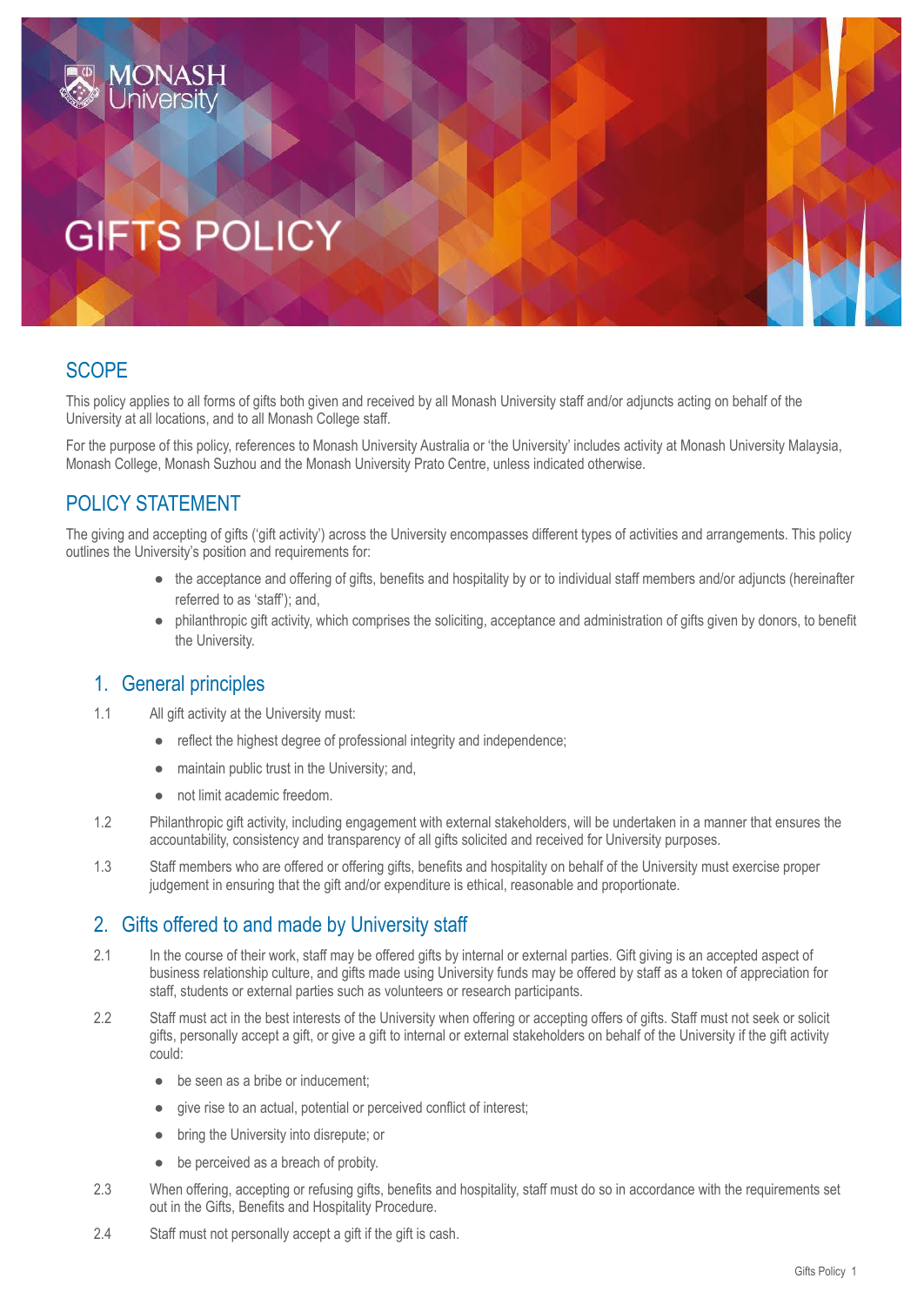- 2.5 Gifts must not be given as an alternative to payment for services performed for the University. Gifts of cash are not permitted to be paid to individuals unless the payment is given to research participants and prior approval has been given by the staff member's supervisor or manager (if the supervisor does not hold the relevant authorised financial limit).
- 2.6 Where a gift has been accepted or declined it must be reported to and approved by the Head of Unit or Portfolio Head, or the Director, Governance for Monash College staff only, in accordance with the Gifts, Benefits and Hospitality Procedure if the gift value is at or above:
	- Monash University Australia: AUD500
	- Monash University Malaysia: RM300
	- Monash Suzhou: RMB500
	- Monash University Prato Centre: EUR300
	- Monash College: AUD200, or an aggregate value of gifts over AUD200 in a calendar year from a single source.

### 3. Philanthropic gifts received by the University

- 3.1 The University values philanthropic gifts from individuals and organisations to foster excellence in education and research, critical enquiry and debate, and positive community engagement.
- 3.2 The University maintains a consistent and integrated approach to sourcing and securing gifts, coordinated by External Relations, Development and Alumni (ERDA) and the External Engagement unit for Monash University Malaysia.
- 3.3 All queries regarding philanthropic gifts and/or prospective gifts and supporting documentation must be directed to ERDA via [donor.relations@monash.edu.](mailto:donor.relations@monash.edu) This includes any non-cash gifts that might be offered to the University, such as shares or property.
- 3.4 Philanthropic gifts must be accepted in a manner that protects the University's endorsed charitable status and meets all applicable tax and legal obligations.
- 3.5 Philanthropic gifts must be reviewed, processed and receipted in accordance with the [Philanthropic](https://publicpolicydms.monash.edu/Monash/documents/1909176) Gift Acceptance and [Administration](https://publicpolicydms.monash.edu/Monash/documents/1909176) Procedure.
- 3.6 Refunds of philanthropic gifts made to the University will not be made unless an administrative or transactional error is identified.

#### 4. Donations made to other organisations

- 4.1 In exceptional circumstances, University funds may be donated to external organisations. Approval to do so must be given by either Monash University Council or the Vice-Chancellor for Monash University Australia, the Monash University Malaysia Board for Monash University Malaysia or the Monash College Board for Monash College.
- 4.2 Approval will only be given in exceptional circumstances and where a donation has purposes that are consistent with the objectives of the University, set out in section 5 of the Monash [University](https://www.legislation.vic.gov.au/in-force/acts/monash-university-act-2009/008) Act 2009.
- 4.3 Staff who make unauthorised donations using University funds will be required to repay the amount.

#### 5. Roles and responsibilities

- 5.1 All staff are responsible for undertaking gift activity honestly and with good judgement on behalf of the University, as set out in this policy and its associated procedures.
- 5.2 Supervisors and line managers are responsible for overseeing the acceptance and refusal of gifts, benefits and hospitality and for providing direction to promote awareness and model good practice.
- 5.3 The Vice-President (Advancement) is responsible for accepting or refusing philanthropic gifts on behalf of Monash University Australia, and the Registrar on behalf of Monash University Malaysia.

#### 6. Monitoring and reporting

- 6.1 The Gifts Reporting Register will be maintained by Monash HR for all locations and will be submitted to the Audit & Risk Committee on an annual basis.
- 6.2 The University treats any breach of policies or procedures seriously, it encourages reporting of concerns about non-compliance and manages compliance in accordance with the applicable Enterprise Agreement, relevant instrument of appointment or contract terms.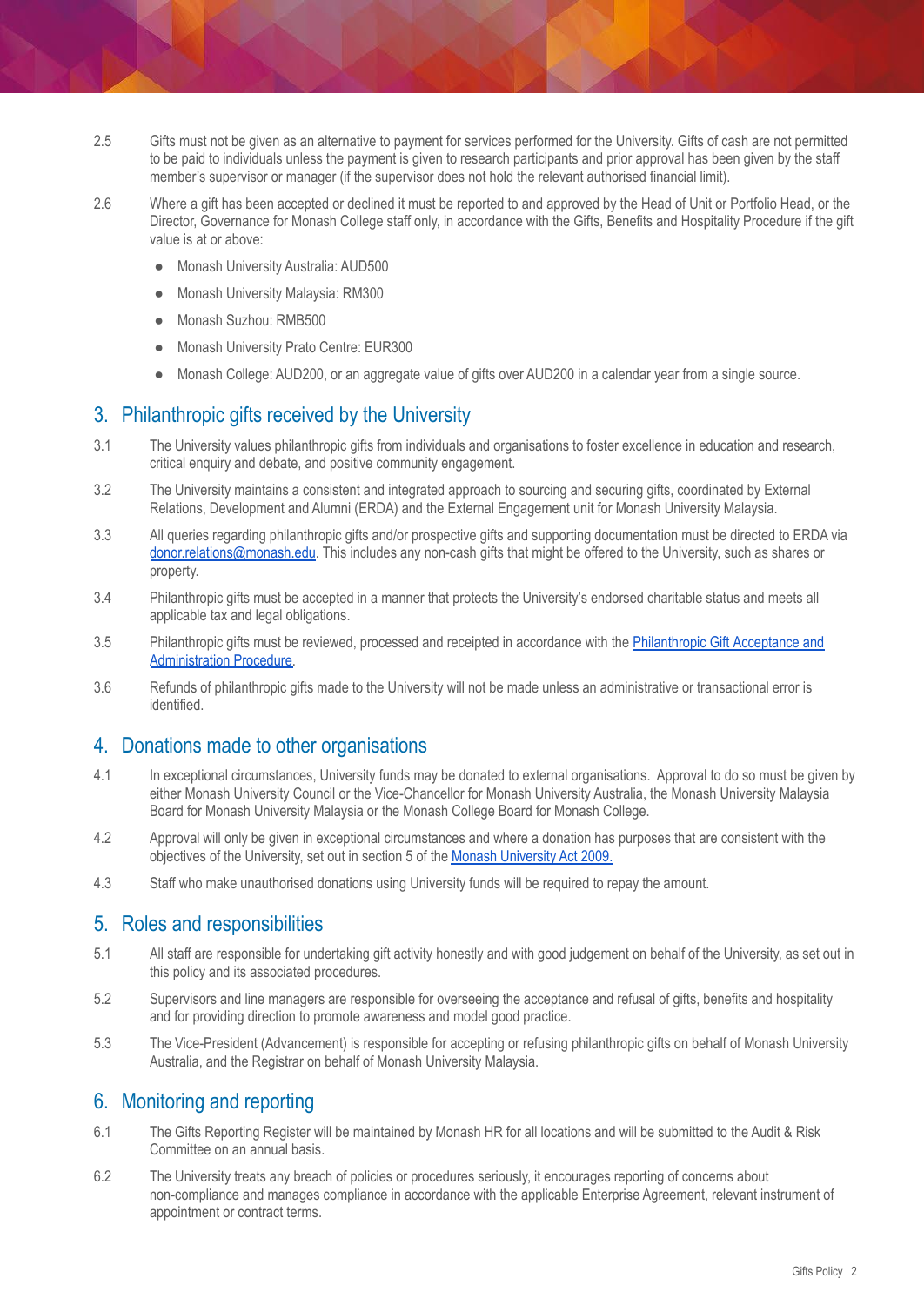# **DEFINITIONS**

| Cash                     | Cash is defined to mean money, including notes, coins, cheques or deposits made by electronic<br>transfer.<br>For the purpose of this policy, gift vouchers are not considered cash.                                                                                                                                                                                                                                                                                                                                                                                                                                                                                                                                                                                                                                                                                                                                                      |
|--------------------------|-------------------------------------------------------------------------------------------------------------------------------------------------------------------------------------------------------------------------------------------------------------------------------------------------------------------------------------------------------------------------------------------------------------------------------------------------------------------------------------------------------------------------------------------------------------------------------------------------------------------------------------------------------------------------------------------------------------------------------------------------------------------------------------------------------------------------------------------------------------------------------------------------------------------------------------------|
|                          |                                                                                                                                                                                                                                                                                                                                                                                                                                                                                                                                                                                                                                                                                                                                                                                                                                                                                                                                           |
| <b>Designated Gift</b>   | A gift where the donor has indicated a preference for how it should be used (e.g. scholarships,<br>research, and programs).                                                                                                                                                                                                                                                                                                                                                                                                                                                                                                                                                                                                                                                                                                                                                                                                               |
| <b>Donation</b>          | Has the same meaning as "Gift" and the words are used interchangeably throughout this policy.                                                                                                                                                                                                                                                                                                                                                                                                                                                                                                                                                                                                                                                                                                                                                                                                                                             |
| Donor                    | An individual, entity, or estate who makes a philanthropic gift to the University. In the case of<br>bequests, donors may also be referred to as bequestors or testators.                                                                                                                                                                                                                                                                                                                                                                                                                                                                                                                                                                                                                                                                                                                                                                 |
| Due Diligence            | The range of practical steps taken by the University, so it is reasonably assured of the origin of the<br>gifts and its prospective donors and is able to identify and manage associated risks.                                                                                                                                                                                                                                                                                                                                                                                                                                                                                                                                                                                                                                                                                                                                           |
| Gift                     | A gift is something voluntarily transferred from one person to another without an expectation of<br>payment or other compensation from the person who receives the gift. For the purpose of this<br>policy, a gift includes free or discounted items, including hospitality and/or entertainment, and any<br>item given or accepted that would generally be seen by the public as conferring a benefit to the<br>individual receiving it. Philanthropic gifts received by the University are separately defined.<br>Gifts may be provided as cash or non-cash items (e.g., property, artwork, flowers, jewellery and<br>alcohol). Gifts can also include benefits (e.g. favours or privileges such as access to memberships<br>or programs) and hospitality and/or entertainment (such as tickets to a show or sponsored travel).<br>Prizes, awards and grants are excluded from the definition of a gift, as are scholarship payments to |
|                          | students.                                                                                                                                                                                                                                                                                                                                                                                                                                                                                                                                                                                                                                                                                                                                                                                                                                                                                                                                 |
| <b>Head of Unit</b>      | The head of an academic or organisational work unit, for example Head of School, Head of<br>Department.                                                                                                                                                                                                                                                                                                                                                                                                                                                                                                                                                                                                                                                                                                                                                                                                                                   |
| Monash College staff     | For the purpose of this policy, 'Monash College staff' includes all Monash College staff, contractors<br>and members of the Monash College Board.                                                                                                                                                                                                                                                                                                                                                                                                                                                                                                                                                                                                                                                                                                                                                                                         |
| Philanthropic gift       | The transfer of money, property or other assets to the University, made with philanthropic intent,<br>where:<br>• the transfer is made voluntarily;<br>• the transfer arises by way of benefaction;<br>. no material benefit or advantage is received by the donor by way of return; and<br>• the money, property or other assets will be owned in full by the University once received.<br>Gifts may be designated for a specific purpose by the donor (e.g. scholarships, research, and<br>programs) or undesignated.                                                                                                                                                                                                                                                                                                                                                                                                                   |
| <b>Undesignated Gift</b> | A philanthropic gift where the donor has not indicated a preference for how it should be used,<br>thereby providing the University with flexibility to use the gift where it is needed most.                                                                                                                                                                                                                                                                                                                                                                                                                                                                                                                                                                                                                                                                                                                                              |
| <b>University funds</b>  | Any revenue source Monash University legally owns or is entitled to, that has not specifically been<br>set aside for, or subject to a condition to be allocated or spent on philanthropic, research or another<br>specified purpose.                                                                                                                                                                                                                                                                                                                                                                                                                                                                                                                                                                                                                                                                                                      |

# **GOVERNANCE**

| <b>Supporting procedures</b> | <b>Bequests Procedure</b><br><b>Gifts, Benefits and Hospitality Procedure</b><br><b>Philanthropic Gift Acceptance and Administration Procedure</b>                                                                       |
|------------------------------|--------------------------------------------------------------------------------------------------------------------------------------------------------------------------------------------------------------------------|
| <b>Associated policies</b>   | <b>Monash University</b><br><b>Coursework Scholarships and Prizes Policy</b><br><b>Ethics Statement Policy</b><br><b>Fraud and Corruption Policy</b><br><b>Integrity and Respect Policy</b><br><b>Procurement Policy</b> |